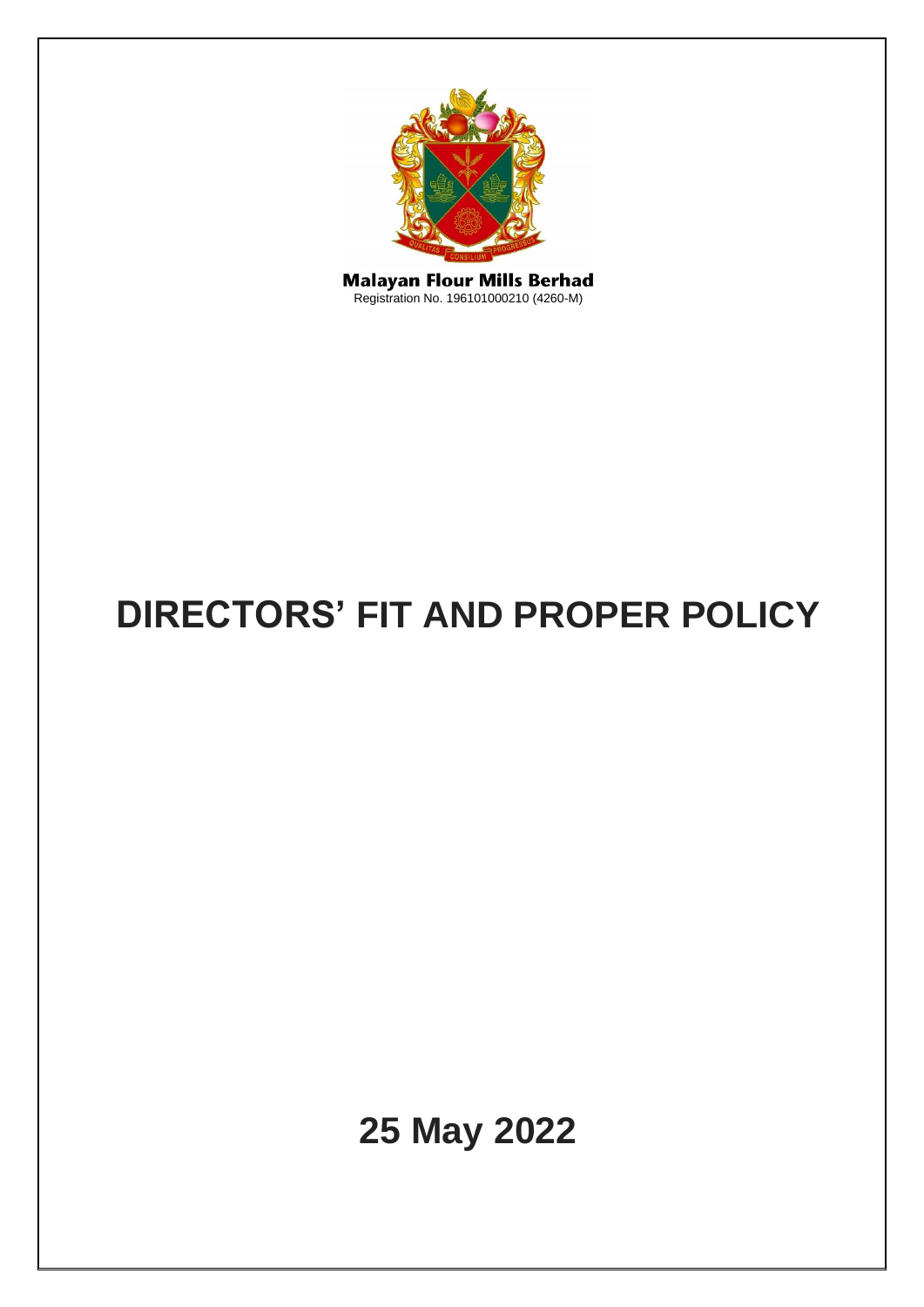# **CONTENTS**

|                                                                                             | Page |
|---------------------------------------------------------------------------------------------|------|
| 1. Objective                                                                                |      |
| 2. Scope                                                                                    |      |
| 3. Fit and Proper Criteria                                                                  |      |
| 4. Assessment of Candidate for Appointment as Director or<br><b>Re-election of Director</b> | 3    |
| 5. Review of the Policy                                                                     |      |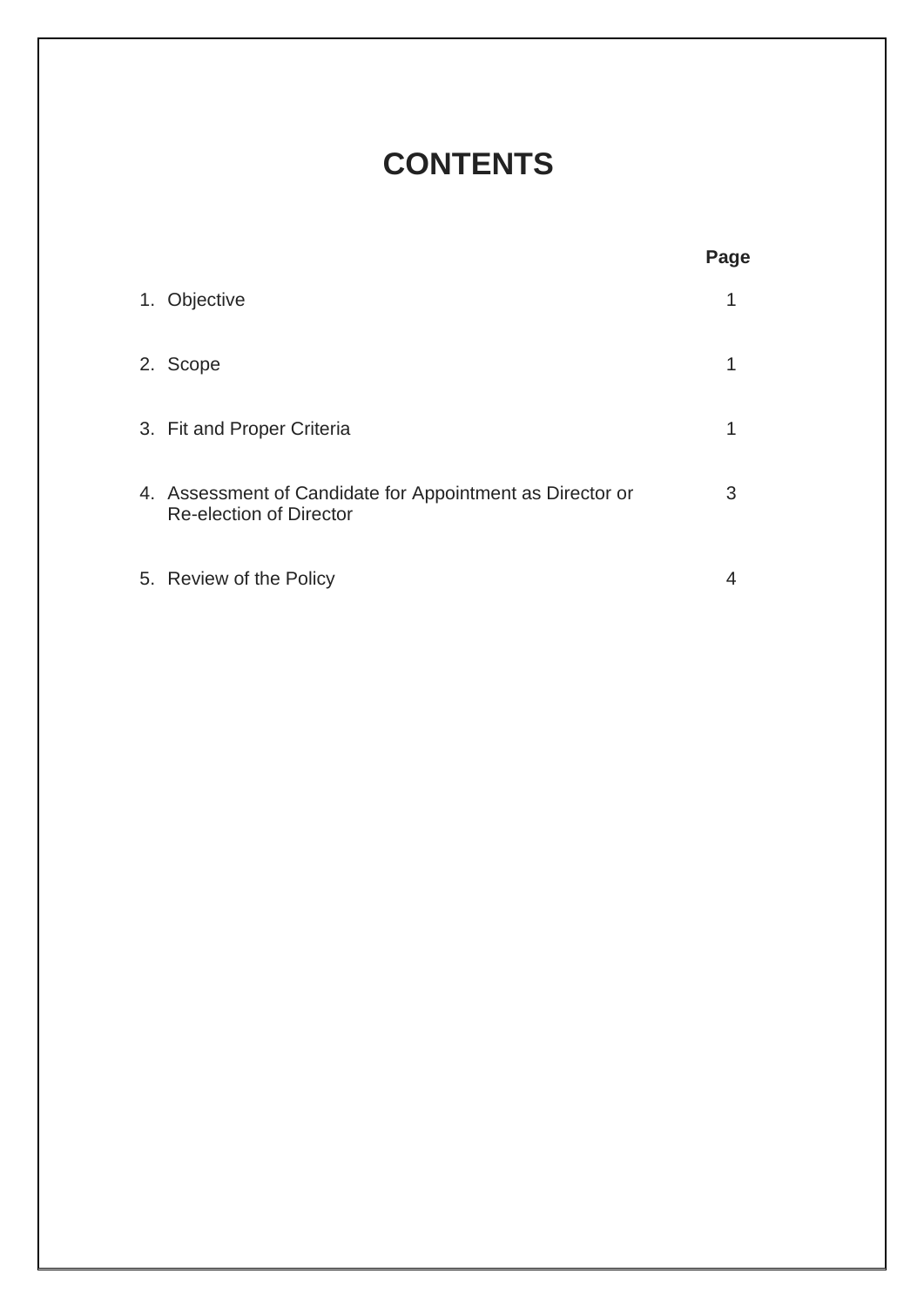### **1.0 Objective**

- 1.1 This Policy serves as a guide to the Nomination Committee and the Board of Directors ("the Board") in their review and assessment of candidates for appointment onto the Board as well as Directors who are seeking for re-election.
- 1.2 This Policy set out the fit and proper criteria for the appointment and re-election of Directors.
- 1.3 This Policy is to ensure that each of the Directors possesses the character, integrity, relevant range of skills, knowledge, experience, competence and time commitment to discharge his/her role and responsibilities as a Director.

#### **2.0 Scope**

2.1 This Policy shall apply to the Board of Malayan Flour Mills Berhad ("MFM") and its subsidiaries ("MFM Group").

#### **3.0 Fit and Proper Criteria**

3.1 The fit and proper criteria of a Director of MFM Group include but not limited to the following:

#### **3.1.1 Character and Integrity**

#### **(a) Probity**

- is compliant with legal obligations, regulatory requirements and professional standards;
- has not been obstructive, misleading or untruthful in dealings with regulatory bodies or a court; and
- has not been reprimanded or disqualified or removed by a professional or regulatory body in relation to matters pertaining to the person's honesty, integrity or business conduct.

#### **(b) Personal integrity**

- has not perpetrated or participated in any business practices which are deceitful, oppressive improper (whether unlawful or not), or which otherwise reflect discredit on his/her professional conduct;
- service contract (i.e. in the capacity of management or Director) had not been terminated in the past due to concerns on personal integrity; and
- has not abused other positions (i.e. that he/she has held) in a manner that contravenes the principles of good governance and professional ethics.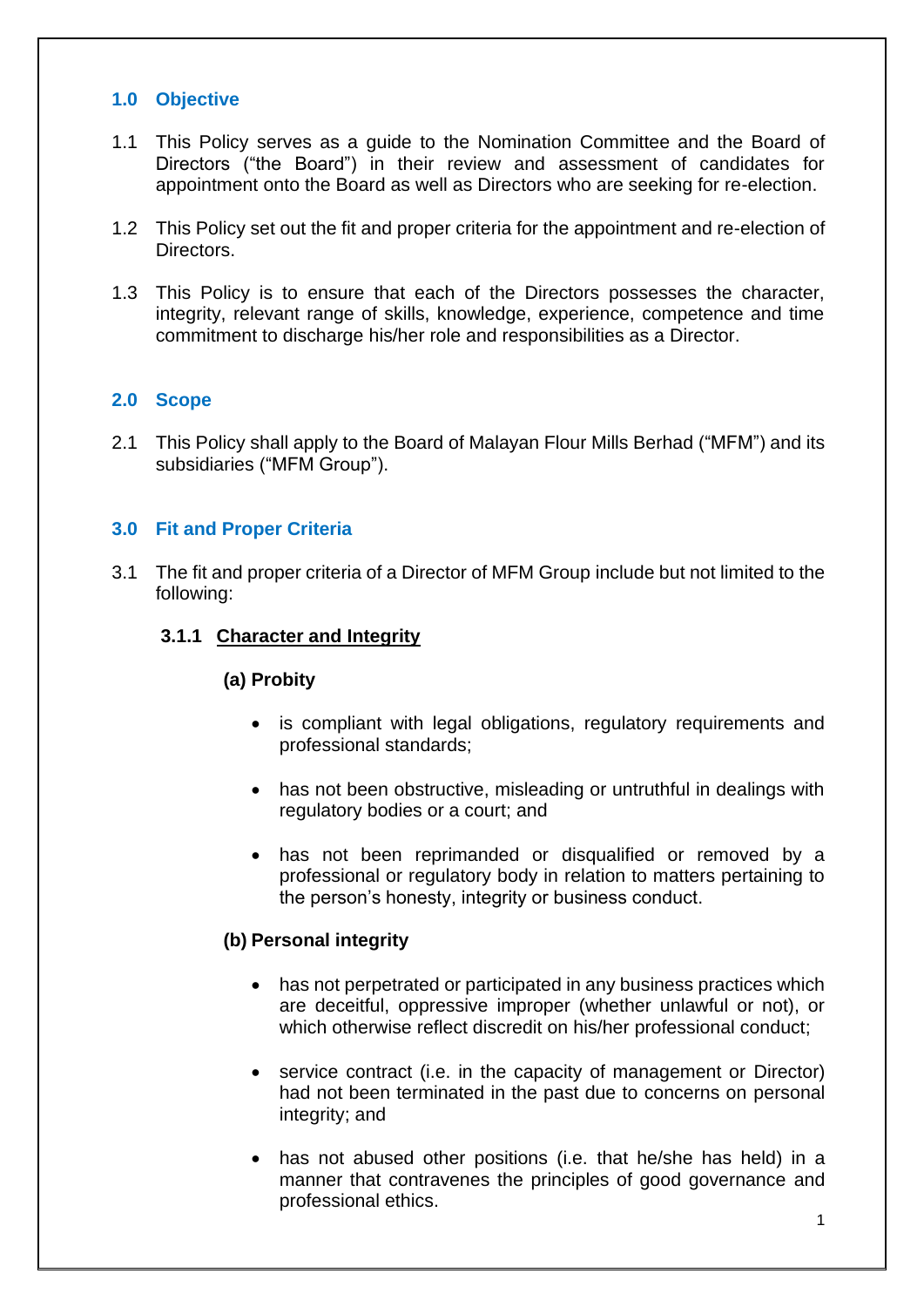# **(c) Financial integrity**

- manages personal debts or financial affairs satisfactorily; and
- demonstrates ability to fulfil personal financial obligations as and when they fall due.

## **(d) Good Reputation**

- is of good repute in the financial and business community;
- has not been the subject of civil or criminal proceedings or enforcement action, in managing or governing an entity for the past 10 years;
- has not been reprimanded by the Securities Commission Malaysia, Bursa Malaysia Securities Berhad, Companies Commission of Malaysia or any other regulatory authorities for the past 10 years; and
- has not been substantially involved in the management of a business or company which has failed, where that failure has been occasioned in part by deficiencies in that management.

#### **3.1.2 Experience and competence**

#### **(a) Qualifications, training and skills**

- possesses education qualification that is relevant to the skill set that the Director is earmarked to bring to bear onto the boardroom (i.e. a match to the board skill set matrix);
- has a considerable understanding on the business and workings of a corporation;
- possesses general management skills as well as understanding of corporate governance and sustainability issues;
- keeps knowledge current based on continuous professional development;
- possesses leadership capabilities and a high level of emotional intelligence; and
- financial literacy especially able to read and understand financial statements.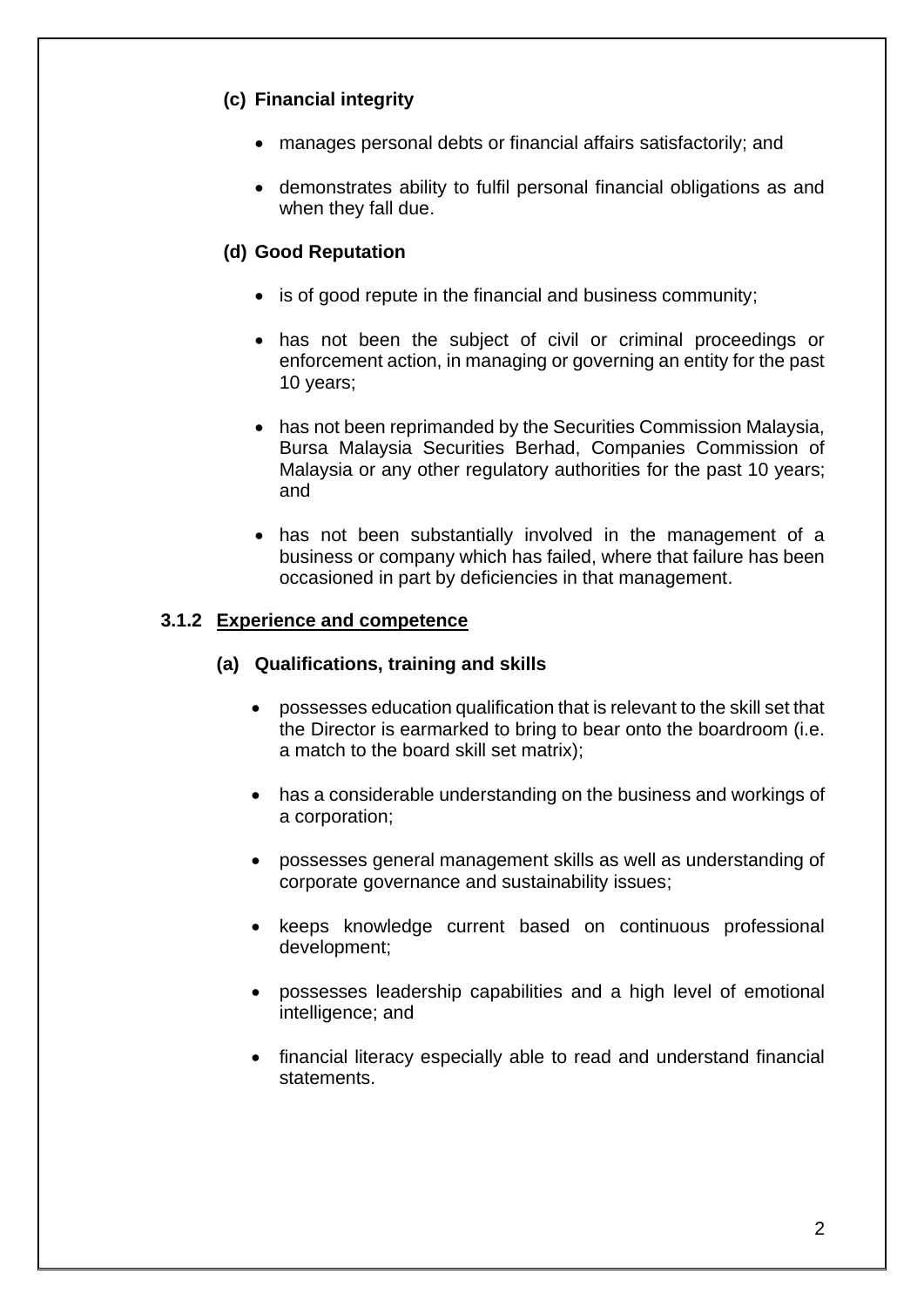#### **(b) Relevant experience and expertise**

• possesses relevant experience and expertise with due consideration given to past length of service, nature and size of business, responsibilities held, number of subordinates as well as reporting lines and delegated authorities.

#### **(c) Relevant past performance or track record**

- had a career of occupying a high-level position in a comparable organisation, and was accountable for driving or leading the organisation's governance, business performance or operations; and
- possesses commendable past performance record as gathered from the results of the Board effectiveness evaluation.

#### **3.1.3 Time and commitment**

#### **(a) Ability to discharge role having regard to other commitments**

• able to devote time as a Board member, having factored other outside obligations including concurrent board positions held by the Director across listed issuers and non-listed entities (including notfor-profit organisations).

#### **(b) Participation and contribution in the Board or track record**

- demonstrates willingness to participate actively in Board activities;
- demonstrates willingness to devote time and effort to understand the businesses and exemplifies readiness to participate in events outside the boardroom;
- manifests passion in the vocation of a Director;
- exhibits ability to articulate views independently, objectively and constructively; and
- exhibits open mindedness to the views of others and ability to make considered judgment after hearing the views of others.

#### **4.0 Assessment of Candidate for Appointment as Director or Re-election of Director**

4.1 The Nomination Committee shall assess each candidate for new appointment as Director based on the fit and proper criteria as spelt out in Clause 3 before recommending to the Board for approval.